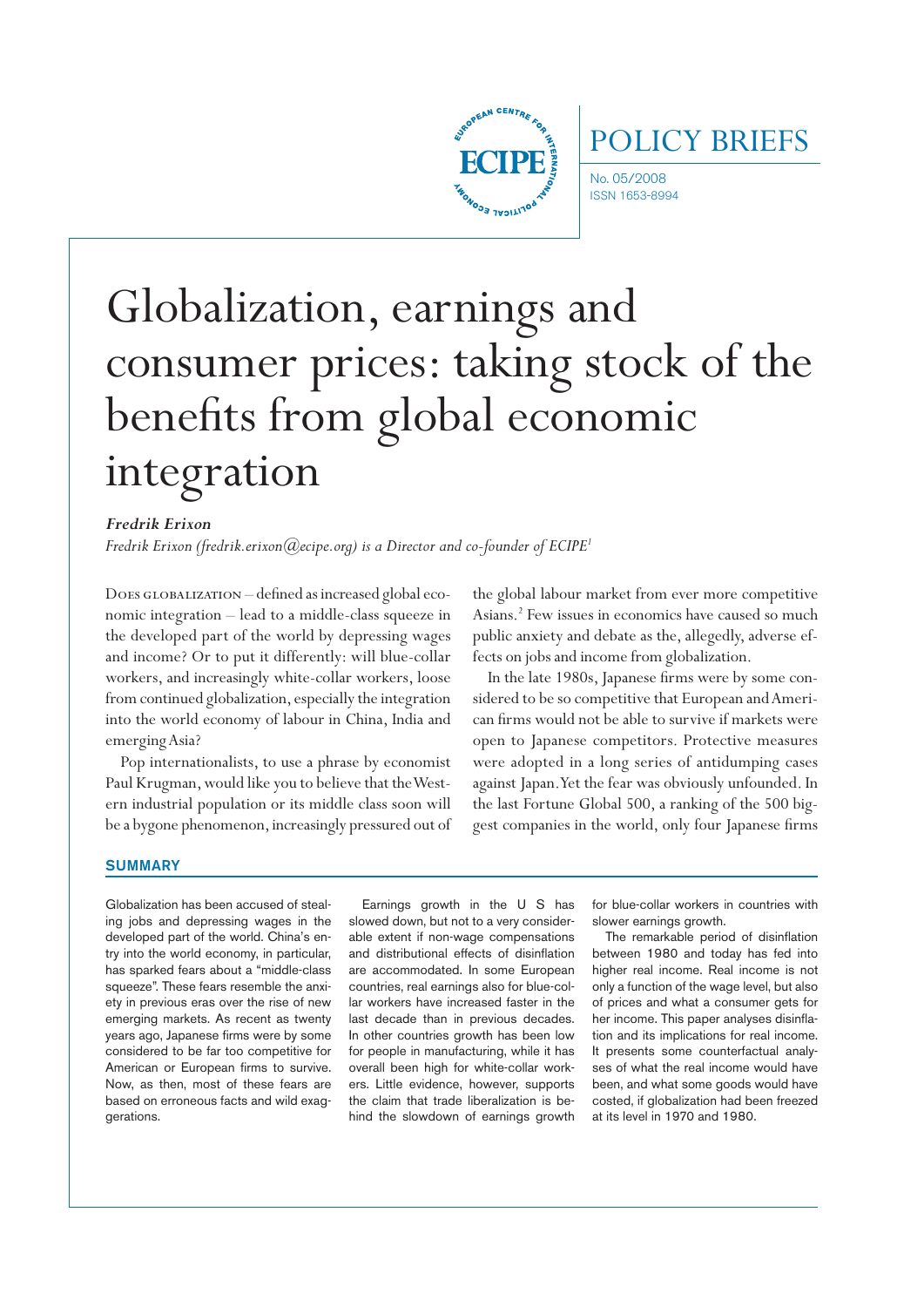were in the top-50 league (rank  $6, 37, 40$  and  $45$ ).<sup>3</sup> The United States, on the other hand, had five companies only in the top-10 league. Such rankings do not say much about how countries fare in global competition, but since fears of supreme competition from emerging markets never seem to die it is worth bearing in mind that American and European multinational firms still represent the overwhelming majority of the biggest and most competitive firms in the world.

In the 1990s, Ross Perrot, the populist Presidential candidate in the 1992 election, warned about the "giant sucking sound" from U S production moving to low-cost Mexico. His warning came shortly before the start of one of the most impressive periods of productivity, growth and job creation in the post-war history of the United States. Annual productivity growth in the non-farming business sector, which averaged at 1,4 percent between the early 1970s and the mid 1990s, jumped to 2,7 percent in the period 1996-2006. Economic growth averaged at 4 percent a year between 1994 and 2000 and unemployment was halved in the same period.<sup>4</sup>

Twelve years after Perot's unfounded warning, and amid a good recovery cycle with exceptionally good job creation in the U S, Presidential candidate John Kerry took fears of globalization to a new rhetorical level and accused American firms (or chief executives of firms) outsourcing jobs to low-cost countries for being "Benedict Arnold companies or CEOs". Benedict Arnold was no less than a traitor in the American revolutionary war.

Politicians in Europe have also carried their anxiety on the sleeves and exploited fears about globalization, jobs, and income. High structural unemployment and rigid labour markets in Europe have also added an extra dimension to this fear. Factory closures, especially when production is moving to the eastern part of Europe or to Asia, are always well exposed in the media and triggers hostile responses and commentary. Closures induced by globalization have provoked politicians in several European countries to threaten companies with blocked government procurement of their goods. References to parasites and similar creatures in the world of nature have often been made, especially in Germany. Forgetting or neglecting the historical connotation, Franz Müntefering, a former Chairman of the German SPD party, compared in 2005 international investors with a "swarm of locusts". When Nokia recently decided to move a factory from Bochum (Germany) to Cluj (Romania), Jürgen Rüttgers, the Christian Democratic Governor of North Rhine-Westphalia, invoked this parasite again in the public debate when describing his views on Nokia's decisions. Kurt Beck, the current SPD Chairman, announced that Nokia phones were not welcome into his house any longer – "Ein Nokia-Handy kommt mir nicht mehr ins Haus!".5

Trade unions in countries such as France, Germany, Italy and Sweden have staged strikes when factory closures have been announced. When Electrolux in 2006 announced its plan to close its factory in Nuremberg, which happened at the same time as Deutsche Telekom announced its plan to reduce the number of its staff with 30 000 people, IG Metall, the main blue-collar trade union in Germany, staged several strikes which shaked German politics and labour-market relations.<sup>6</sup>

Factory closures or job losses, whatever their reasons, are always problematic and often tragic for affected individuals. More generally, globalization not only has its winners but also its losers. Yet from the viewpoint of economic research, there is no doubt that globalization overall has given large contributions to economic growth and improving welfare in most parts of the world and to most people. Nor is such a proposition hotly contested among informed observers.

This paper is about the effects of globalization on income and welfare. Yet it is not primarily concerned with the broad questions of how globalization affects income or the distribution of its gains (and pains). Rather than going through exhaustive studies and data on the links between globalization, growth, income, distribution and other indicators, this paper will take a closer look at the effect of globalization on consumer prices and, by extension, real income. Consumers and purchasing power are surprisingly often neglected in analyses of globalization and income. Despite the widespread knowledge of the positive effect on consumer prices from globalization, discussions on the real income effect of globalization often only brushes quickly over consumers and consumer prices. The reason for this neglect, however, is often understandable; it is very difficult to measure how a consumer-price development exactly is affected by globalization and how it subsequently feeds into the real-income development.

The paper will discuss developments in Europe and the United States, but the data analysis in the second part of the paper will, for reasons of comparability, be confined to Europe and especially cover four EU countries: France,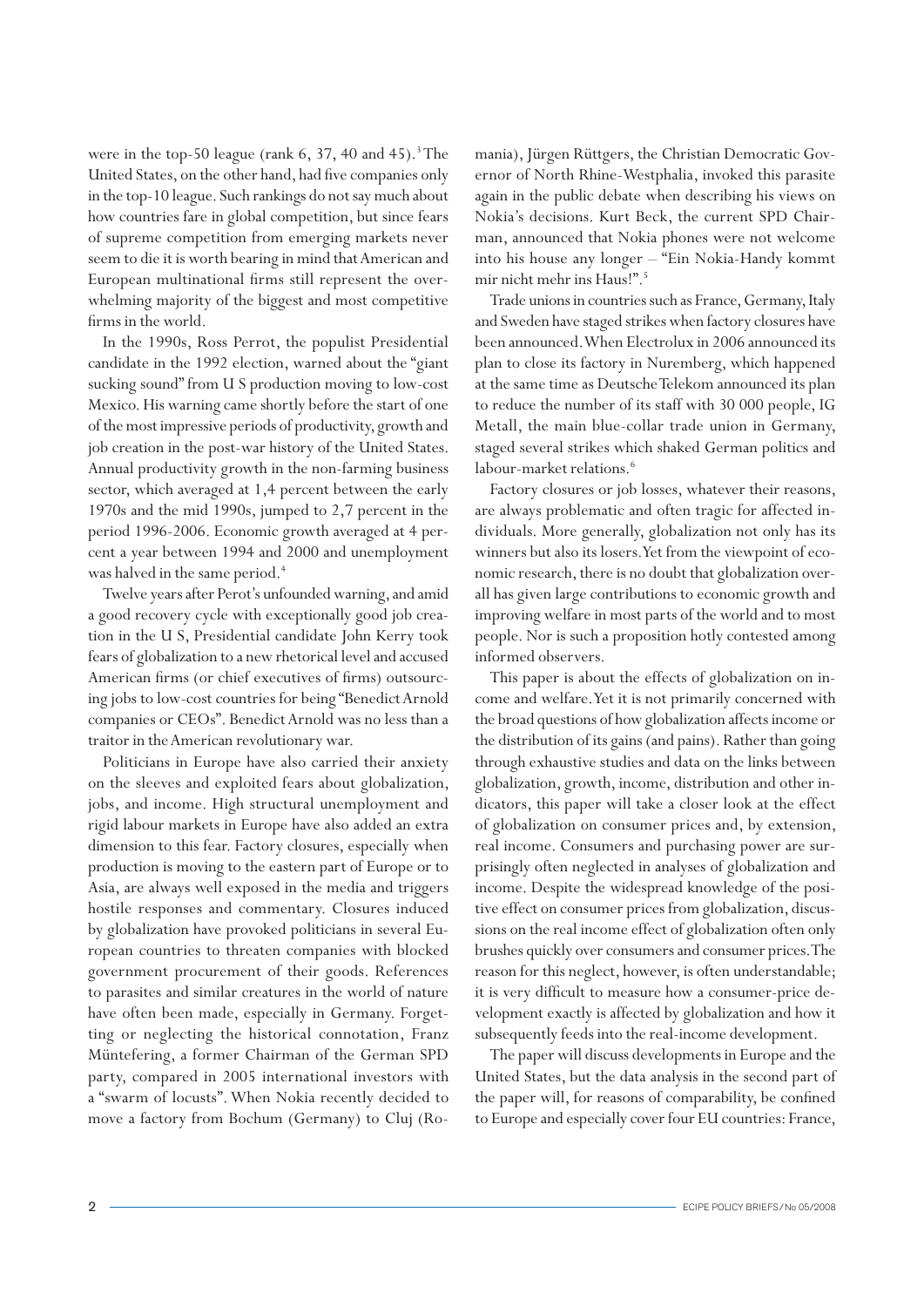Germany, Sweden and the United Kingdom. The paper will engage in some counter-factual calculations on the development of real income if globalization had not increased since 1970. It should already at this point be emphasized that such calculations are inherently speculative and can only serve as indicators and not as final truths, if the U.S., and when prod such knowledge ever has existed. However, the insights yielded are important in order to give a proper account of the effect on real income and purchasing power from global economic integration.

# GLOBALIZATION, JOBS, WAGES AND INFLATION TOSSES. Groups like the Ecc

GLOBALIZATION, IN WHATEVER way we define it, has that 879 820 net jobs have b surged in the last decades. As figure 1 shows, average tariffs years earlier, the Jobs with Ju on manufactures have come down significantly and trade has increased sharply. Trade has consistently grown faster which claim a positive net re than output, and the size of most countries' trade sectors studies are generally of a mu have increased. The U S trade sector has increased from 11 percent in the 1970s to 27 percent in 2005. The trade sec-<br>needs to be asked: are calcu tor in the Euro area has moved from 43 to 74 percent in exercises? No, they are not. the same period. The global FDI stock tenfolded between 1980 and 2000, and in 2006 global FDI flows amounted to 1,3 trillion US dollars.7

#### **Figure 1**. Tariff reduction in the GATT/WTO and world merchandise trade 1947-2005 **Tariff Reduction within the GATT/WTO**



Source: Erixon, Freytag & Pehnelt (2007).

European and American critics of this development have accused globalization of stealing jobs and depressing wages for people in their countries. Both propositions might be true, and there is a certain logic to the argument: low-cost countries attract production from Europe and the U S, and when production moves to other countries demand for labour is falling, which will put a downward pressure on wages. Honest critics will say that globalization also creates job in the developed part of the world, but the net result, however, is on the minus side.

The effects of NAFTA on jobs in the U S have in particular provoked many estimates on exact numbers of job losses. Groups like the Economic Policy Institute (EPI) have been active putting out new data. In 2003 it claimed that 879 820 net jobs have been lost due to NAFTA.<sup>8</sup>Two years earlier, the Jobs with Justice and Citizen Trade Campaign put the number at 766 000. There are other studies which claim a positive net result due to NAFTA, and these studies are generally of a much higher quality.<sup>9</sup>

> However, there is a more fundamental question which needs to be asked: are calculations like these meaningful exercises? No, they are not. Trade agreements and international trade are important but they have very small effects on aggregate employment for the simple reason that total employment is a function of other factors, especially the number of people in the labour force. Trade affects the composition of jobs, but not aggregated labour supply and demand to any significant degree. Similarly, unemploy-

> > Index (1950=100)

ndex

 $1950 = 100$ 

ment is a function of the business cycle, demographics, and labourmarket policies rather than trade. Labour markets in Europe tend to be rigid and prices are usually sticky across the developed world, but even when these factors are accounted trade does not play a significant role in determining the number of jobs.

Even if it did – and even if the effects were as negative as NAFTA opponents claim – the number of lost jobs is almost negligible when the figure is compared with overall job creation in the U S economy. This is not to say that trade or globalization has no effect at all on jobs; some are laid off because of  $j$ obs;

Average Tariff Rates in %

Average Tariff Rates in %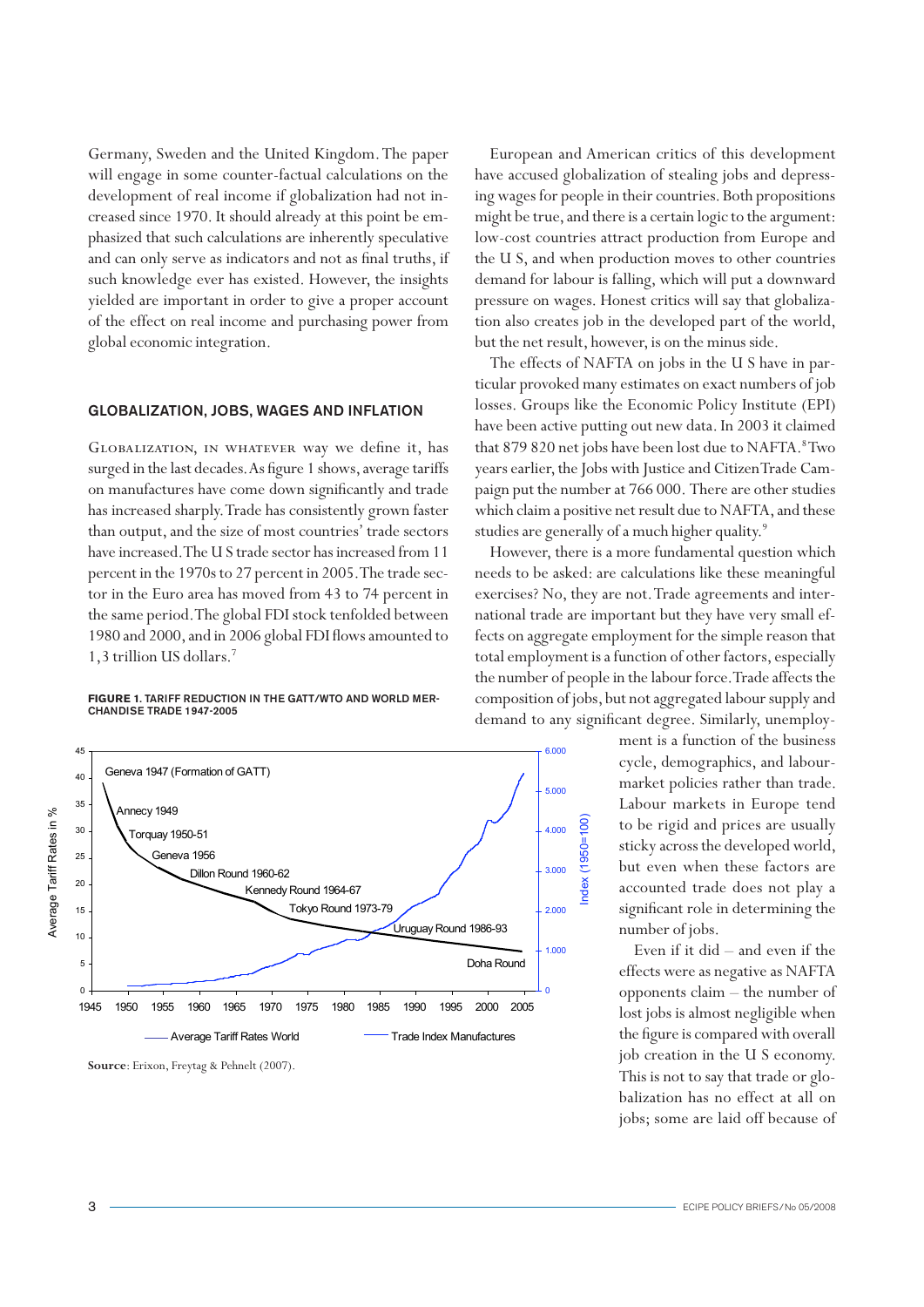globalization, others are hired because of globalization. But aggregate employment and unemployment are hostages to other forces. Furthermore, of the jobs lost to structural adjustments, only a small part is represented by trade or outsourcing. According to the OECD and several studies, the impact of technology surpasses by far the impact of delocalization.<sup>10</sup> In whatever way structural employment is analyzed, displacements are largely a story of technological change.

The same conclusion is valid when wage inequality is analyzed. There has recently been a lot of debate about globalization and income inequality, especially in the United States. Many observers have highlighted increasing income differentials between the rich and poor – or between the super rich and all other income groups. These claims are supported by wage data and have fed into a broader concern of rising inequality which has put the spotlight on trade and trade liberalization.<sup>11</sup>

However, many observers have jumped to conclusions without paying enough attention to the facts. Inequality has been on the rise in Europe as well as America, but much of this development took place in the 1980s rather than in the 1990s or in recent years. Parts of the rising inequality can be explained by reforms of tax policy rather than actual income developments.<sup>12</sup> Also, inequality gets significantly lowered when measures accommodating non-salary payments are used instead of simple wage indicators. These revisions do not change the overall pattern of rising inequality, when defined as income differentials, but it reduces considerably the increase

KOF-Index

Ş

of inequality.

None of the serious explanations to rising inequality suggest that trade is the determining factor. Arguably, basic trade theory would suggest that the integration into the world economy of big emerging countries in the last decade should have led to sharply rising income differentials between skilled and unskilled labour. But the reality does not correspond with theory, at least not to a sufficient degree.<sup>13</sup> Trade has had a small effect on rising inequality, but it is other factors that prima-

rily explain inequality. Technological change and education are the chief determinants.

Comparisons of wages, however, often only rest on income differentials. Wage (or labour compensation) is an important part of income, but it is not the only part. Income is also a factor of prices and what a person can buy for his or her money. This part of the inequality matrix if surprisingly often forgotten, but a proper understanding of the price development is important to understand the evolution of income and also distributional patterns.

Nor is it a small issue. As figure 2 shows, there has been a remarkable period of disinflation in the OECD area since the early 1980s. Global inflation at large has also come down considerably, from levels around 40 percent in the early 1990s to approximately 7-8 percent in recent years. The period of disinflation has also corresponded with a sharp increase in globalization. This is not to say that globalization has been the chief factor behind disinflation – changes in monetary and central bank policy have probably been more important – but it has arguably been key to the pattern of lower variations in inflation. Inflation has become less responsive to the domestic output gap since 1980. Moreover, economic conditions in main trading partners have become more important for determining inflation. Furthermore, reforms opening up for economic freedom and trade are positively correlated with disinflation. Competition has increased and taken away power for monopolists to set prices. Globalization and greater competition, as economist Kenneth Rogoff has pointed out, also relieve governments from political pressures to inflate.<sup>14</sup>





**Source**: Pehnelt (2007).

**Explanation**: The KOF-index, produced by the Swiss Institute for Business Cycle Research at the ETH in Zurich, is used as a measure of globalization.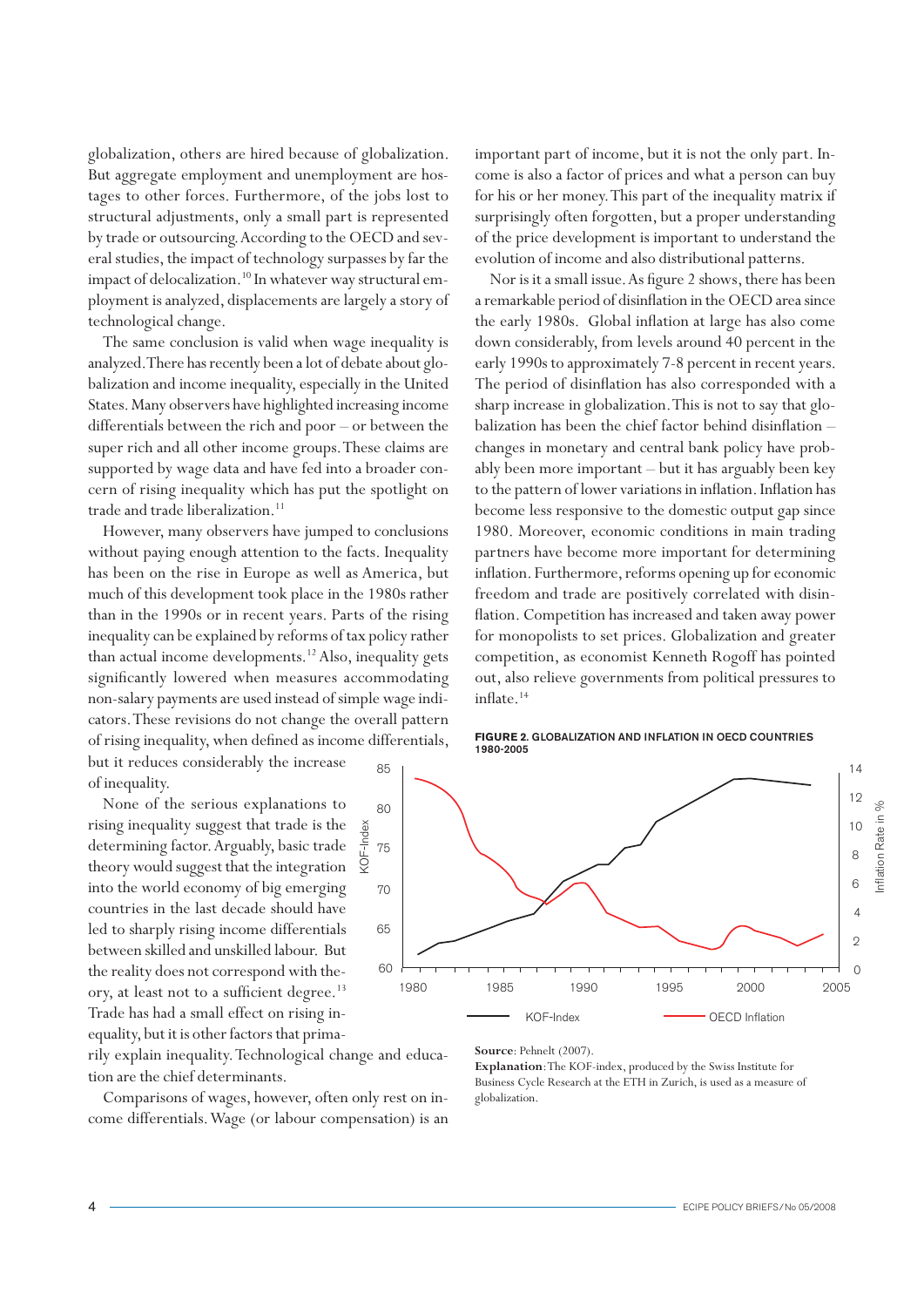# Hourly earnings and labour costs

LET us now turn to data on income developments. In the following chapter we will especially study the developments of earnings, income and prices in four European countries: France, Germany, Sweden and the United Kingdom.

Wages can be measured in various ways. Figure 3 displays the annual variation in nominal earnings for manufacturing labour. Earnings, rather than nominal wages, are used to capture also payments to labour that are not classified as wages, such as year-end bonuses, health-care insurance payments, and other forms of compensation. One frequent mistake in analyses of wages – or the effect on wages from globalization – is the neglect of non-direct wage payments. This is especially a problem in analyses of U S wage data; a significant portion of the increase in U S labour compensation in the last decades have been represented by non-wage compensation.<sup>15</sup>

## **Figure 3.** Annual variation of nominal hourly earnings in **MANUFACTURING**



**Source**: OECD, Labour database

In our group of selected European countries, annual growth rates of nominal hourly earnings in the manufacturing industry ranged from 5 percent to over 25 percent in the 1970s. Since the late 1990s, none of these counIn the mid 1980s growth was higher than in the 1990s and in recent years. The UK has had a rapid growth since the early 1980s and is the country whose real earnings have grown fastest in this sample.

tries experienced a growth rate above 5 percent. Figure 3 clearly shows a downward trend of growth rates for hourly earnings in manufacturing.

However, the nominal variation of earnings is not a good indicator of income or welfare. It says little, if anything, about the real value of the earnings or earnings growth. The chief explanation to the slowdown of the nominal earnings growth is falling inflation. In the 1970s, inflation was high in all these countries – it was high in most part of the developed world – and inflation expectations fed into higher nominal earnings demand. Yet it did not lead to significant real earnings growth.

Figure 4 presents an index for *real* hourly earnings in the manufacturing industry. Nominal earnings have been adjusted with the general consumer price index (CPI) for each country to provide an illustration of the earnings growth on top of the annual increase in prices of a given basket of usual consumer goods and services. One can discuss whether the CPI or a producer price index is the proper deflator, but since the discussion here is couched

> in the context of the purchasing power of wages the CPI has been used.

> There are differences between the sampled countries. Whereas the British and French worker saw its real hourly earnings more than double over the period, the Swedish worker really started to be better off only in the mid-1990s. In fact, the Swedish worker did not experience an increase of its real wage between mid-1970s and mid-1990s. In France there was a steep growth between the late 1960s and early 1980s, but then growth flattened. Since the last 1990s the pace of real earnings growth has increased again. Germany has experienced a fairly constant rate of growth.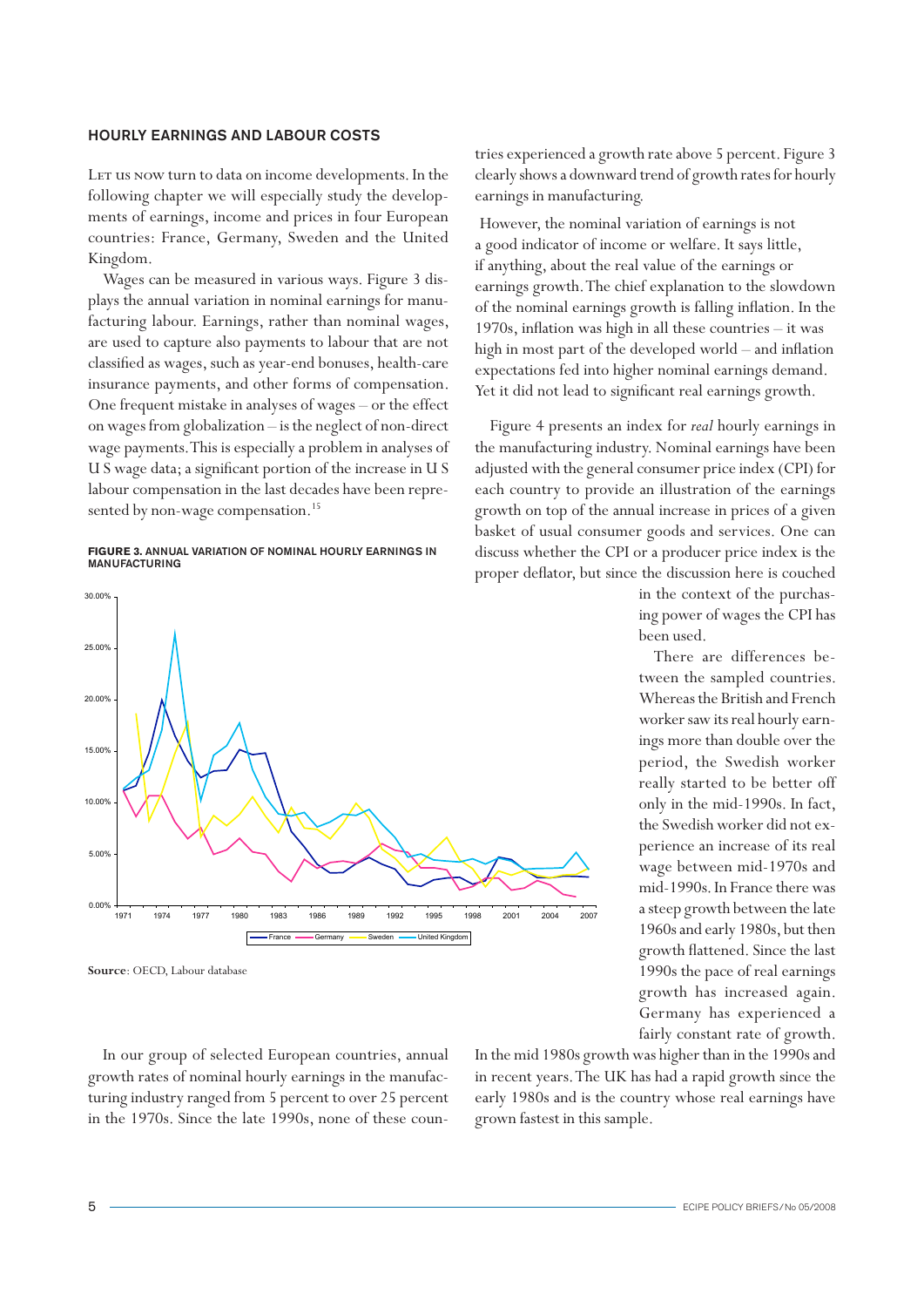#### **Figure 4**. Real hourly earnings in manufacturing (100=1969; Sweden:1971)

countries since the 1980s. Trade, however, is not the explanation to the changed ratio between skilled and unskilled



**Source**: OECD, Labour and Price database. Own calculations.





**Source**: ILO, database "LABORSTA", Labor cost yearly statistics

European countries have overall experienced sustained increases in real earnings. Real earnings growth in whitecollar jobs has been higher than in blue-collar jobs in all

costs. Apart from a negative growth of -5 percent in 1977, growth rates of real hourly earnings remained positive for the whole period.

workers. Nor does it explain differences between countries or differences over time.

A final indicator on labour compensation is the real labour cost. While earnings only include direct payments from employers to workers in cash, labor costs include any additional costs incurred by the employer. These include provision of housing, cars, food and other gratuities, recruitment, training, social security expenditures, etc. To be comparable with earnings, nominal labour costs have been deflated the general consumer price index. Figure 5 shows an index for real hourly labor costs.

Labour costs have increased faster than earnings. This is especially true in France and Sweden, where labour costs increased nearly twice as much as labour earnings. However, there are differences over time. In France, most of the increase in real earnings happened before the 1980s, while Sweden really took off since the early 1990s.

Germany initially followed a pattern similar to France's but real labour costs increases slowed down around the second oil shock. Both earnings and labour costs then increased again in the second half of the 1980s, but flattened out in the 1990s. The United Kingdom shows the most stable and sustained growth of earnings and labor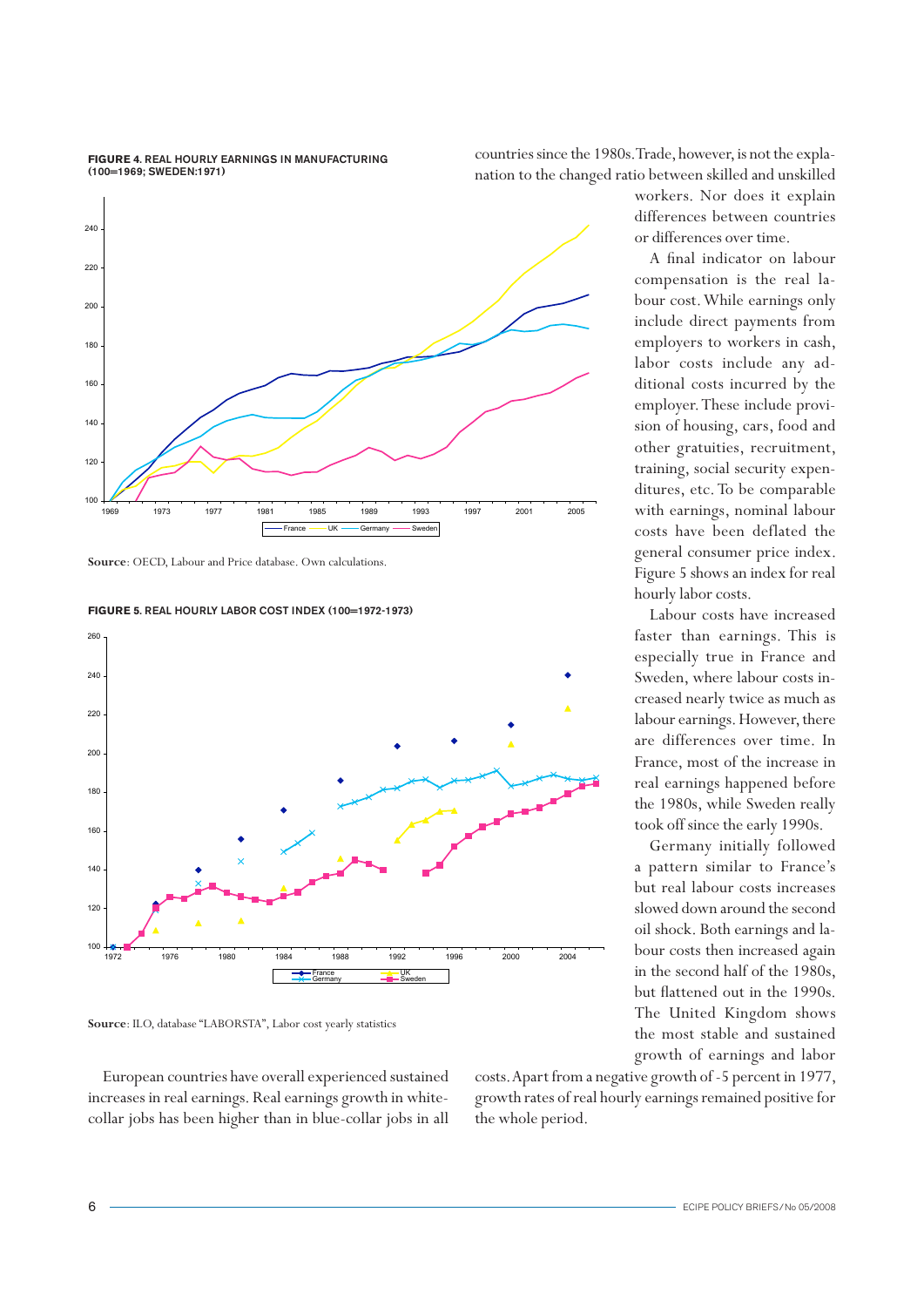# Globalization and prices

Let us now turn to price development. To understand how real income has developed it is necessary to study the level of prices. As was shown in Figure 2, inflation in the OECD are has come down considerably from the high levels in the 1970s and the 1980s. In the last year, inflation has increased above trend and above inflation targets. The inflation pressures, however, have essentially come from rises in commodity prices and not, as in previous decades, been home made.

Increasing competition in international markets has put pressure on wages and labour earnings. However, increasing globalization has also provided tremendous benefits to consumers in the form of lower prices. Low prices, generated by higher competition and openness, have been a driving force to improve the level of real income of average workers and consumers. It is particularly unskilled workers or low-to-middle income earners who have benefited from disinflation. They generally spend a higher share of their income on non-durable goods, and such goods have been at the centre of globalization. Prices on imported goods have risen much slower than the prices of services, which tend to be consumed by people with higher incomes. According to a study by economists Christian Broda and John Romalis, the distributional effect of disinflated consumer prices – prices on goods produced in China and sold by retail chain Wal-Mart – has been substantial.<sup>16</sup> In the periods between 1994 and 2005, inflation for U S households in the lowest tenth income percentile has been 6 percentage points lower than inflation for households in the top percentile. Real inequality, therefore, has largely been unchanged during this period.

To illustrate the positive impact of globalization on real income through downward pressure on inflation, the price of items that are highly tradable and others that are much less traded are compared. Specifically, figures 6 to 9 show consumer price indices

#### **Figure 6**. UK: Prices and earnings indices (1969=100)



**Sources**: Earnings and CPI: OECD Price and Labour database. CPI-Clothing: ILO LABORSTA, Consumer price indices yearly statistics. GDP deflator: World Bank, WDI online database. Import unit value: United Nations Common Database (UNCDB). Own Calculations.



**Sources**: Earnings and CPI: OECD, Price and Labour database. CPI-Clothing: ILO LABORSTA, Consumer price indices yearly statistics. GDP deflator: World Bank, WDI online database. Import unit value: United Nations Common Database (UNCDB). Own Calculations.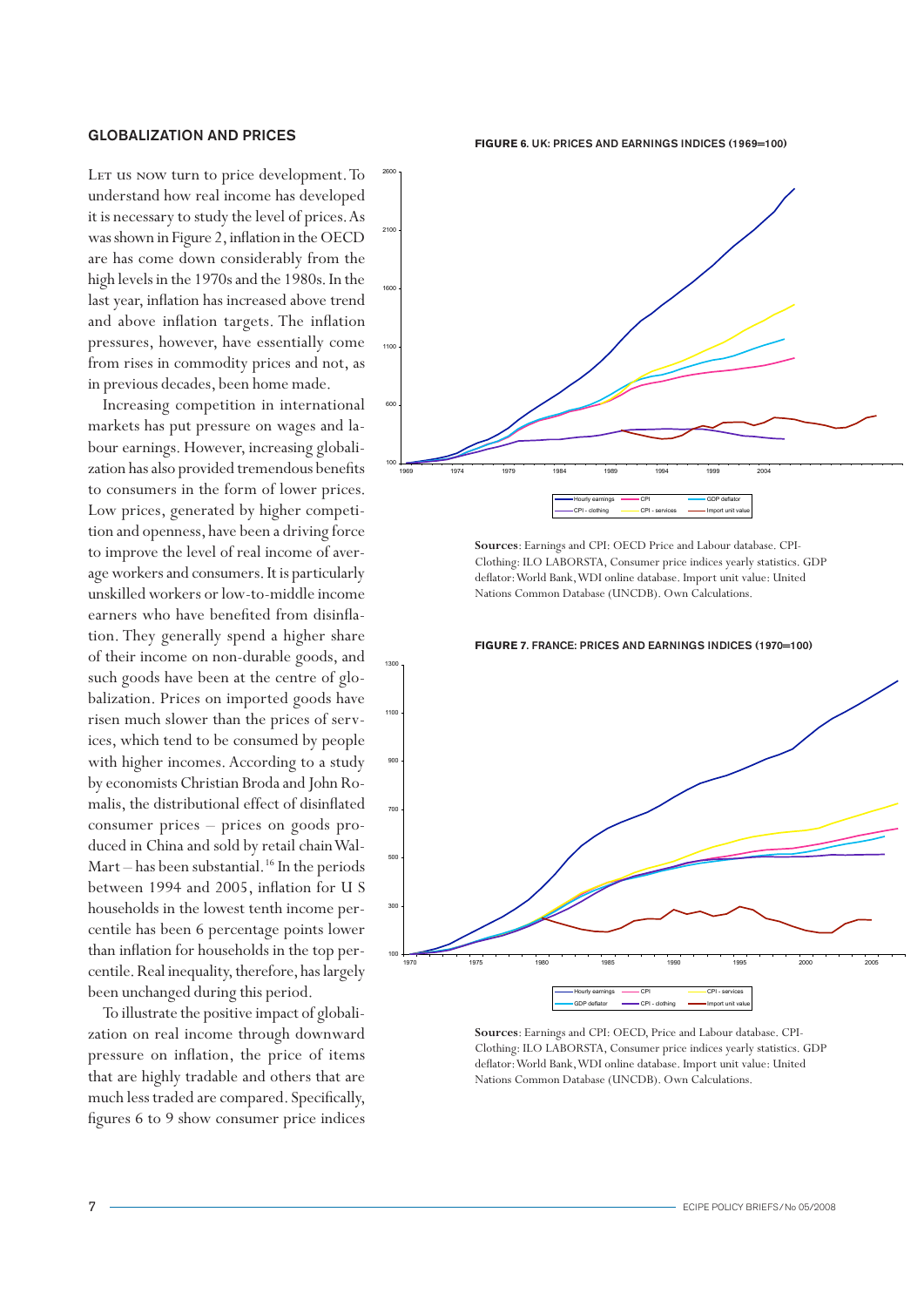

**Sources**: Earnings and CPI: OECD, Price and Labor database. CPI-Clothing: ILO LABORSTA, Consumer price indices yearly statistics. GDP deflator: World Bank, WDI online database. Import unit value: United Nations Common Database (UNCDB). Own Calculations.

**Figure 9**. Germany: Prices and earnings indices (1971=100)



**Sources**: Earnings and CPI: OECD, Price and Labour database. GDP deflator: World Bank, WDI online database. Import unit value: United Nations Common Database (UNCDB). Own Calculations.

for clothing, which is extremely tradable, services (where data is available), which are much less tradable, and a general CPI index. An index of nominal hourly earnings in the manufacturing sector and an index showing the evolution of GDP deflator have been added as points of reference. Not all the data is available evenly for the four countries. Also, the figures also show an index for import unit value from 1980 onwards. This indes has been positioned at the same level of the CPI index (for 1980) to increase comparability. The same is done with services index for the UK, which starts in 1988.

There are some very clear patterns displayed in these figures.

Firstly, the index of nominal hourly earnings in manufacturing is at the top everywhere. Since 1970, nominal wages in France, Sweden, Germany and the UK are much higher than any price index.

Secondly, the price index for services is higher than the general CPI index for the two countries where data is available, namely France and the UK. While the pattern appeared later in France, prices of services in the UK quickly distanced the prices of goods, with an acceleration in recent years. Although the data is not presented here, price indices of services are also available in Germany and Sweden for later years and they show similar patterns. Between 1997 and 2007, the growth in the price of services in Sweden outpaced general CPI growth with 70 percent.

Thirdly, clothing presents a much more stable price evolution, even falling in the most recent years. In the UK and Sweden, the price of clothing was only three times higher in 2006 than in 1970, while other goods seven-folded in Sweden and ten-folded in the UK. Most of this rise had occurred by the end of the 1980s and clothing prices in the UK are actually on a downward slope since the mid-1990s. In France, these patterns appear later, in the mid 1990s.

Fourthly, although the index of import unit value is fluctuating more than other indices,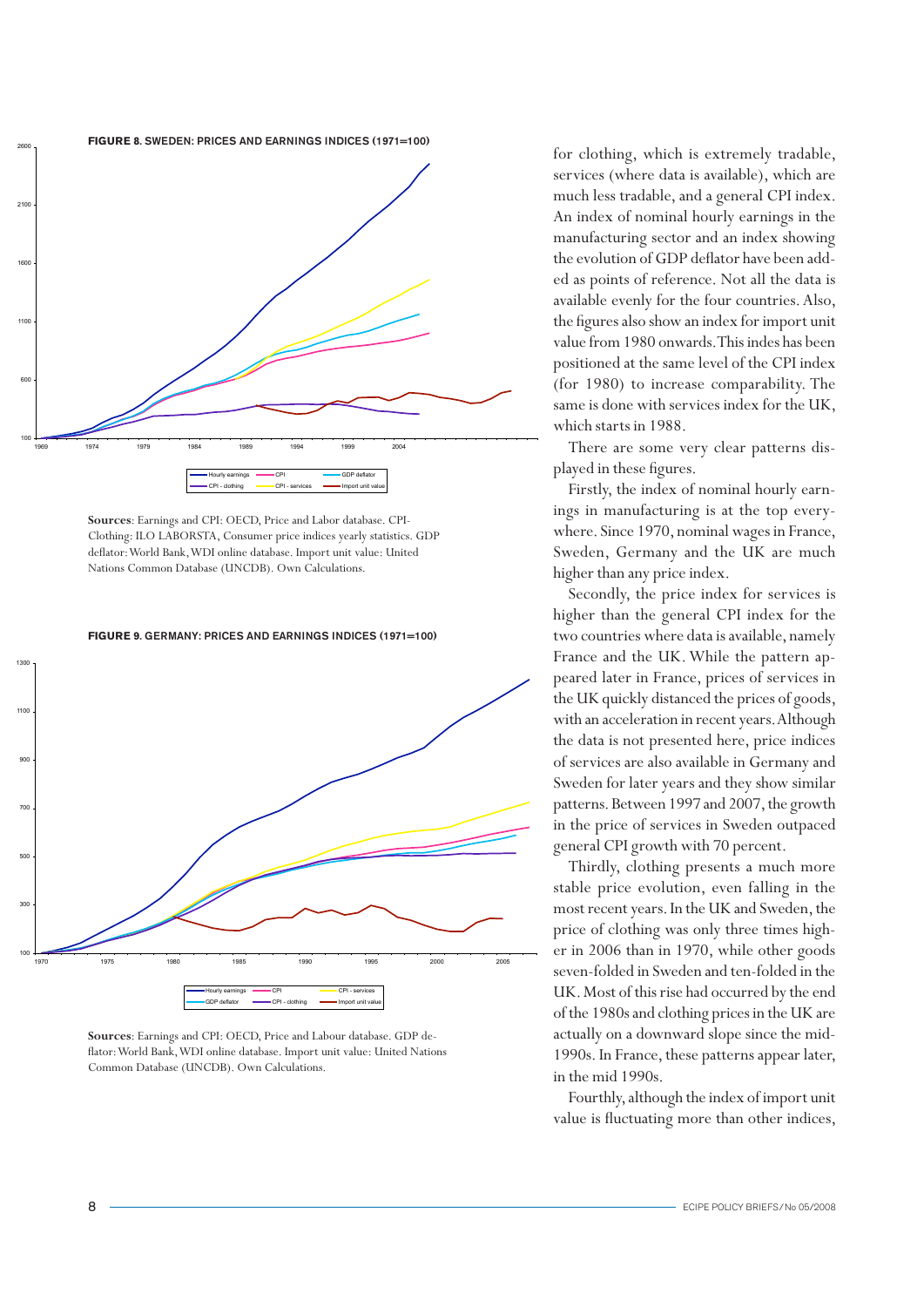it remains very low in all countries since 1980. The most striking country is France, where the index actually decreased by 3,3 percent over the period.

The distance between nominal hourly earnings and CPI for goods represents the evolution of the real income of wage earners in time. Inflation under earnings means that real income is rising. If clothing prices and import unit values are an indicator of the impact of globalization on prices, these figures clearly show that openness to trade in goods and services pulls the inflation curve down, proportionately lifting real income. If the level of prices in services is an indicator of what the general level of inflation would look like without trade, the growth of real income in the UK would have been close to zero since 1988.

# Counterfactual 1: real earnings without **GLOBALIZATION**

How much has globalization affected real earnings or real income? It is impossible to calculate the exact effect. To derive any figure, one has to engage in counterfactual analysis, reflecting, in this case, on what the real income would have been if globalization had not been for real. Such analysis is inherently shaky. Yet they are also informative and can, if cautiously used, convey a good indication of the effect of globalization. So: how would real earnings since 1980 have developed if globalization had been freezed at the 1980 level? Let us describe it in two ways.

Firstly, real earnings can be measured in terms of products instead of money value. In Sweden, one has to work 10 percent more time to afford the same transport services in 2007 as in 1997. However, the average Swede can work 43 percent less time to cover the same room with a carpet. In the UK, one can afford only 92 percent of a haircut in 2007 with the same amount of work than in 1997, but nearly 3 pair of pants instead of only one. The same goes for France, where a night at the restaurants costs 7 percent less work time, while the same shirt costs 27 percent less work time. In Germany, while a night at the restaurant cost nearly the same number of work hours as ten years ago, the telecommunication services can be afforded with 40 percent less work.<sup>17</sup>

Secondly, the impact of globalization on prices can also be aggregated and used to calculate hypothetical real earnings. Table 1 presents such a calculation. It shows real earnings in 1980 and 2005 for our sample of EU countries. Furthermore, it presents the hypothetical real earnings for 2005, followed by the difference measured in local currencies and in percent.

If France had been closed to imports since 1980, the real hourly earnings would have been 12,99 euro in 2005 instead of the real 16,7 euro. This simple estimation of the effect of imports on real wages suggests that the down pressure of imports on inflation provided a huge part of the real increase in France over the last 25 years. This is true for Sweden, the UK and Germany too, which would respectively have had in 2005 a real hourly earnings 19, 17, and 9 percent lower than the actual one.

### **Table 1**. Real and hypothetical hourly earnings in manufacturing

|         | 1980     | 2005      | Hypotethical<br>2005 | <b>Difference</b> | $\frac{0}{0}$<br><b>Difference</b> |  |
|---------|----------|-----------|----------------------|-------------------|------------------------------------|--|
| France  | €12.90   | €16.70    | €12.99               | $-63.71$          | $-22.22%$                          |  |
| Sweden  | 91.90 kr | 128.65 kr | 104.15 kr            | $-24.50$ kr       | $-19.04%$                          |  |
| UK      | £5.81    | \$11.11   | \$9.22               | $-21.89$          | $-17.01%$                          |  |
| Germany | €11.86   | €15.60    | €14.15               | $-61.45$          | $-9.29%$                           |  |

**Sources**: Wages for 2005 from ILO (ISEE for France). Own calculations using CPI and hourly earnings growth from OECD, Share of imports to GDP from World Bank.

**Explanation**: Calculating the price index in which we remove imports,

we have used the following calculation:  $(P_j^{\textbf{\textit{x}}\otimes_{j}}) + (P^{\textbf{\textit{x}}}\,(1\text{-}\%)$  = *CPI* where Pi and Ph are respectively the price level of imports of goods and services and the price level of domestically produced goods and services; %i represents the share of imports of goods and services to GDP. Simply, the price influence of imports has been decoupled from the core domestic prices, weighted with the level of imports to GDP. Hourly wages have then been adjusted to the hypothetical level of domestic inflation to estimate what would have been the evolution of real wages without any imports.

# Counterfactual II: Consumer prices without globalization

Globalization has had a considerable effect on consumer prices. If the trade and investment integration we have experienced in the post-war era had not taken place, we can be fairly sure that prices would have been considerably higher and that consumers would have had to pay more for less goods.

Table 2 presents an estimate of the approximate effect of globalization on individual consumer prices in our sample of countries. The question the table seeks to answer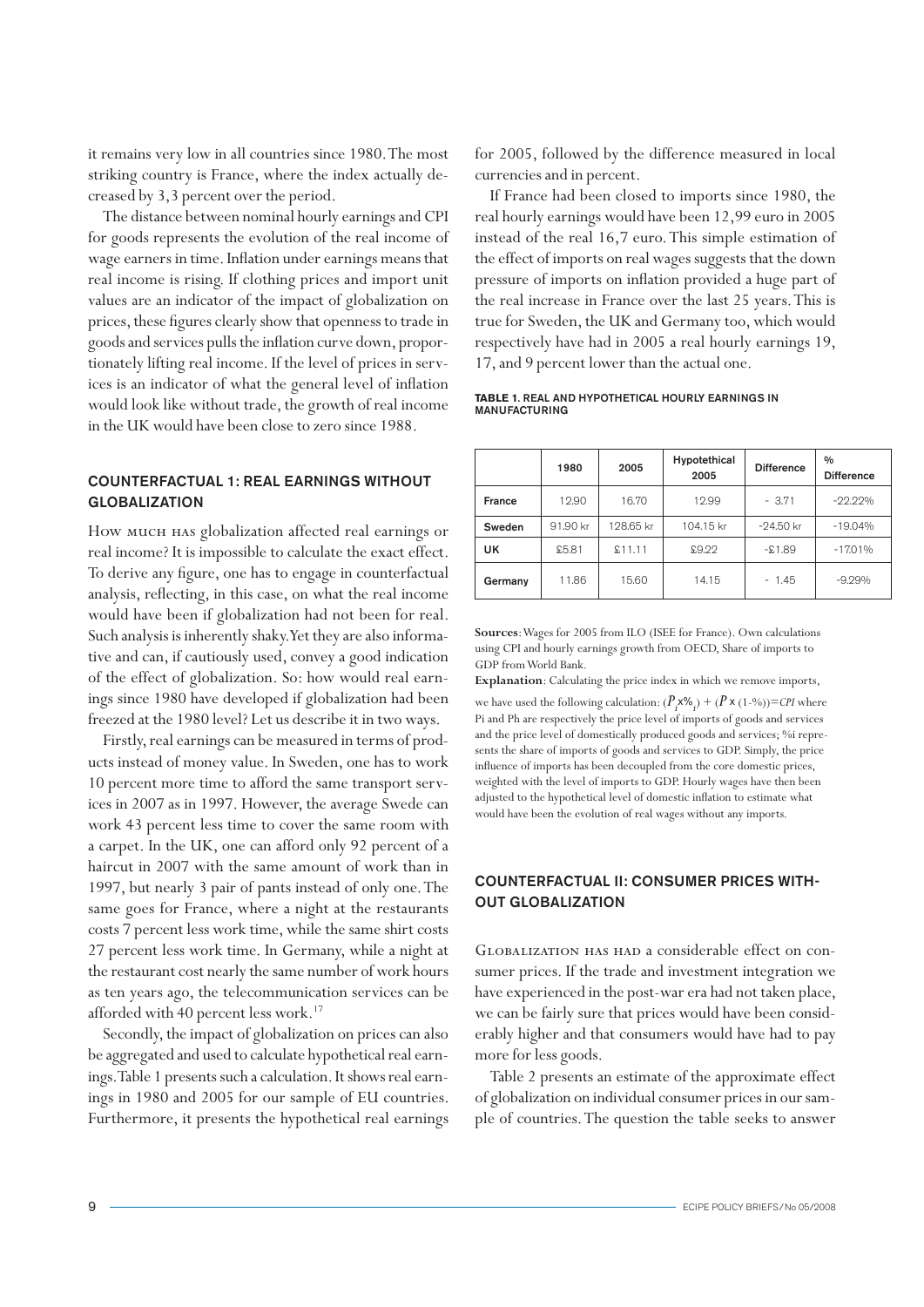|                           |               |           |              |            |              |              |            |              |              | United     |              |              |
|---------------------------|---------------|-----------|--------------|------------|--------------|--------------|------------|--------------|--------------|------------|--------------|--------------|
|                           | France        |           |              | Germany    |              |              | Sweden     |              |              | Kingdom    |              |              |
|                           | Real<br>price | Adj price | Difference % | Real price | Adj<br>price | Difference % | Real price | Adj<br>price | Difference % | Real price | Adj<br>price | Difference % |
| Men's Suit                | 253.40        | 271.00    | $-6.50$      | 273.40     | 592.60       | $-53.90$     | 268.90     | 302.30       | $-11.00$     | 276.50     | 432.10       | $-36.00$     |
| <b>Bra</b>                | 17.60         | 16.30     | 7.00         | 22.60      | 35.60        | $-36.60$     | 20.30      | 22.60        | $-10.20$     | 19.80      | 25.90        | $-23.60$     |
| Men's<br><b>Underwear</b> | 6.20          | 5.60      | 10.70        | 7.70       | 12.30        | $-37.40$     | 7.40       | 7.90         | $-6.30$      | 6.80       | 8.90         | $-23.60$     |
| Washing<br>Liquid         | 2.50          | 2.50      | 0.00         | 2.90       | 5.40         | $-46.30$     | 2.70       | 2.80         | $-3.60$      | 3.10       | 3.90         | $-20.50$     |
| Detergent                 | 3.60          | 2.70      | 33.30        | 3.30       | 5.90         | $-44.10$     | 3.40       | 3.60         | $-5.50$      | 3.60       | 4.30         | $-16.30$     |
| Hairspray                 | 3.70          | 5.50      | $-32.70$     | 4.10       | 12.10        | $-66.10$     | 3.50       | 6.00         | $-41.70$     | 3.70       | 8.80         | $-57.90$     |
| Glasses                   | 6.50          | 11.60     | $-43.90$     | 8.80       | 25.40        | $-65.40$     | 8.40       | 12.90        | $-34.90$     | 8.20       | 18.50        | $-55.70$     |
| Enamel<br>Paint           | 8.70          | 4.60      | 89.00        | 9.70       | 10.10        | $-4.00$      | 9.80       | 7.10         | 38.00        | 11.20      | 7.40         | 51.30        |
| <b>Table Knife</b>        | 16.20         | 49.80     | $-67.50$     | 17.30      | 108.20       | $-84.00$     | 17.80      | 53.20        | $-66.50$     | 18.20      | 78.90        | $-76.90$     |
| Kitchen<br>Knife          | 10.10         | 7.30      | 38.30        | 7.30       | 16.00        | $-54.30$     | 7.50       | 9.90         | $-24.20$     | 8.70       | 11.60        | $-25.00$     |
| Hammer                    | 8.50          | 6.70      | 26.80        | 9.60       | 14.70        | $-34.70$     | 10.20      | 7.20         | 41.70        | 11.00      | 10.70        | 2.80         |
| Ironer                    | 36.60         | 42.10     | $-13.10$     | 40.00      | 87.80        | $-54.40$     | 40.60      | 47.40        | $-14.30$     | 42.10      | 64.00        | $-34.20$     |
| Vacuum<br>Cleaner         | 283.40        | 366.10    | $-22.60$     | 265.40     | 800.60       | $-66.80$     | 269.00     | 412.30       | $-34.80$     | 273.40     | 583.80       | $-53.20$     |
| Refrigerator              | 291.80        | 393.20    | $-25.80$     | 267.00     | 859.90       | $-68.90$     | 261.00     | 498.50       | $-47.70$     | 294.50     | 627.00       | $-53.00$     |
| Washing<br><b>Machine</b> | 401.20        | 1138.90   | $-64.80$     | 397.30     | 2490.50      | $-84.00$     | 406.80     | 1325.00      | $-69.30$     | 437.30     | 1816.00      | $-75.90$     |
| Sewing<br><b>Machine</b>  | 368.90        | 1276.20   | $-71.10$     | 364.40     | 2790.70      | $-86.90$     | 377.20     | 1472.80      | $-74.40$     | 376.40     | 2034.90      | $-81.50$     |
| <b>Light Bulb</b>         | 0.50          | 0.80      | $-37.50$     | 0.70       | 1.80         | $-61.10$     | 0.48       | 0.90         | $-46.70$     | 0.60       | 1.30         | $-53.80$     |
| Windsor-<br>style Chair   | 27.70         | 27.30     | 1.40         | 32.50      | 59.60        | $-45.40$     | 30.70      | 31.80        | $-3.50$      | 28.60      | 43.50        | $-34.30$     |

#### **Table 2.** Real and hypothetical prices in 2005

**Sources**: Statstics Sweden, ECB, Eurostat, OECD, and national statistical offices in France, Germany, and the UK.

is: what would a sample of goods cost if consumer prices since 1970 had been a function of the domestic price development? Again, in the context of counterfactual analysis we have measured a hypothetical development. All real price effects from imports have been taken out from the index used for calculating the hypothetical price.

This calculation is based on a previous study on price developments in Sweden<sup>18</sup>, but it has been cumbersome to conduct a similar analysis for France, Germany and the United Kingdom. Statistical records of individual consumer prices do not go far back in time and thus we have had to assume that prices in 1970 in these three countries (for the products covered) were the same as the price in Sweden in1970. That is not likely to be true, but to calculate concrete price developments we needed to start from a base price. Table 2 reports the real price in 2005 and the hypothetical price (prices in 1970 \* domestic price development from 1970 to 2005).

There are some other methodological problems that also warrant discussion.

Firstly, we have collected real price data from 1970 for product categories. The 1970 prices are for Sweden. The real prices for similar goods in 2005 were collected for each country. When collecting the prices for comparable goods in 2005, we have chosen individual products of slightly higher "standard" than the goods from 1970. This has been done in order to avoid an overestimation of the price effect.<sup>19</sup> For example, if we had used the 2005 price of a men suit from low-price H&M, the effect would have been even greater.

Secondly, there are no good price indices describing the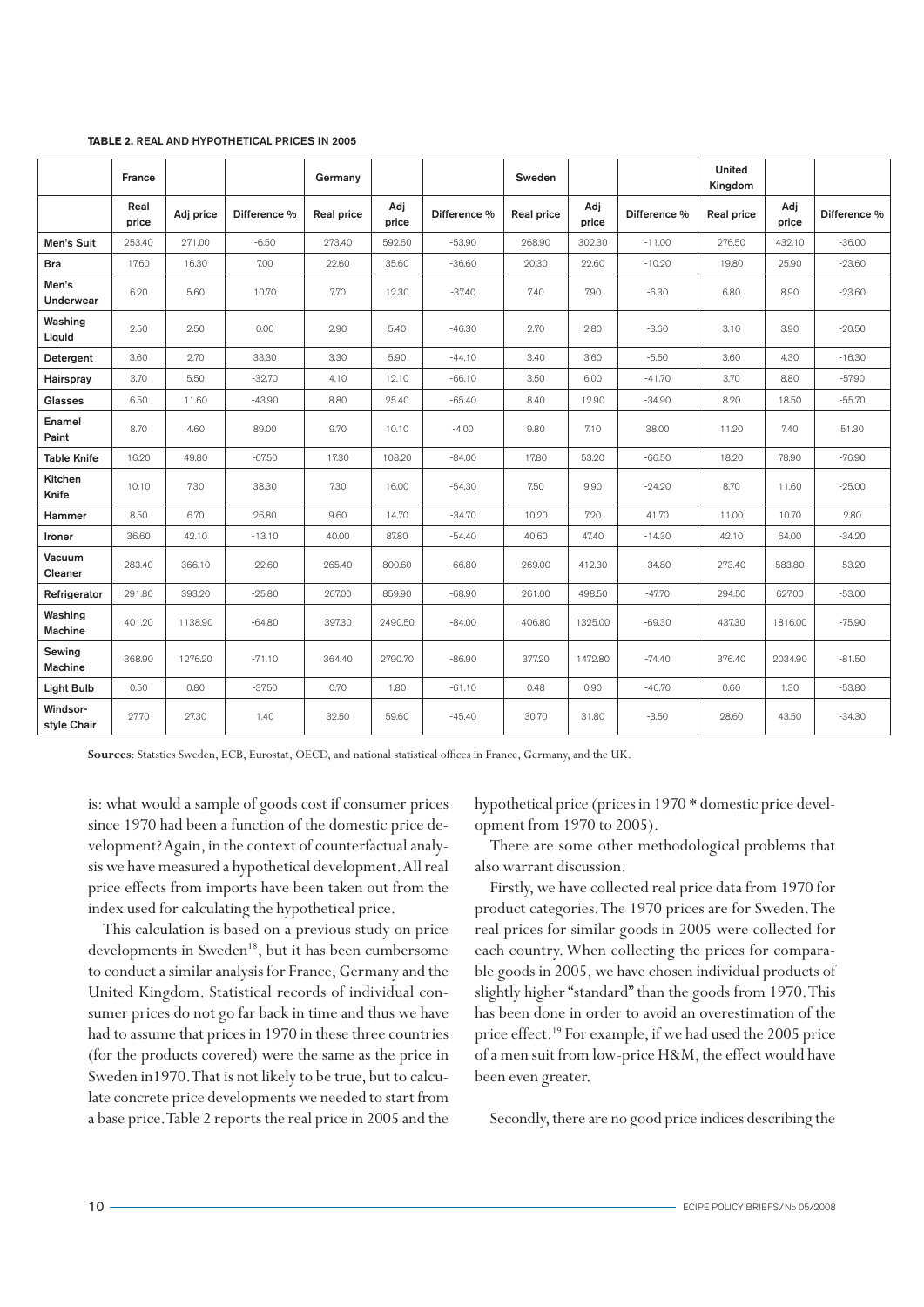*domestic* price development for the consumer. Some of the standard indices on domestic prices have methodological weaknesses, such as the GDP deflator or the producer price index, while others cannot be used for comparative analysis. Therefore we have calculated an adjusted consumer price index.<sup>20</sup>

Thirdly, this calculation has its methodological weaknesses, as all counterfactual calculations. The chief purpose of the calculation is not to provide an exact estimate on what the price of a good would be if globalization had freezed at the 1970 level, but to give an indication on the size of the price difference.

Table 2 displays remarkable differences between actual and hypothetical prices in 2005. There are differences between countries – France exhibit smaller differences than the other countries – and between goods – capital goods would generally have been much higher if globalization has freezed at the 1970 level. Some prices would actually have been lower, and these generally are for goods with a high commodity value. The difference in prices for a vacuum cleaner is 67 percent in Germany and 53 percent in the UK. The price difference for a refrigerator is 48 percent in Sweden and 26 percent in France. Price developments such as these have had a remarkable effect on consumers and real income. Consumers today get more for their money. The income effect from disinflation has overall been higher than the income effect from increasing wages.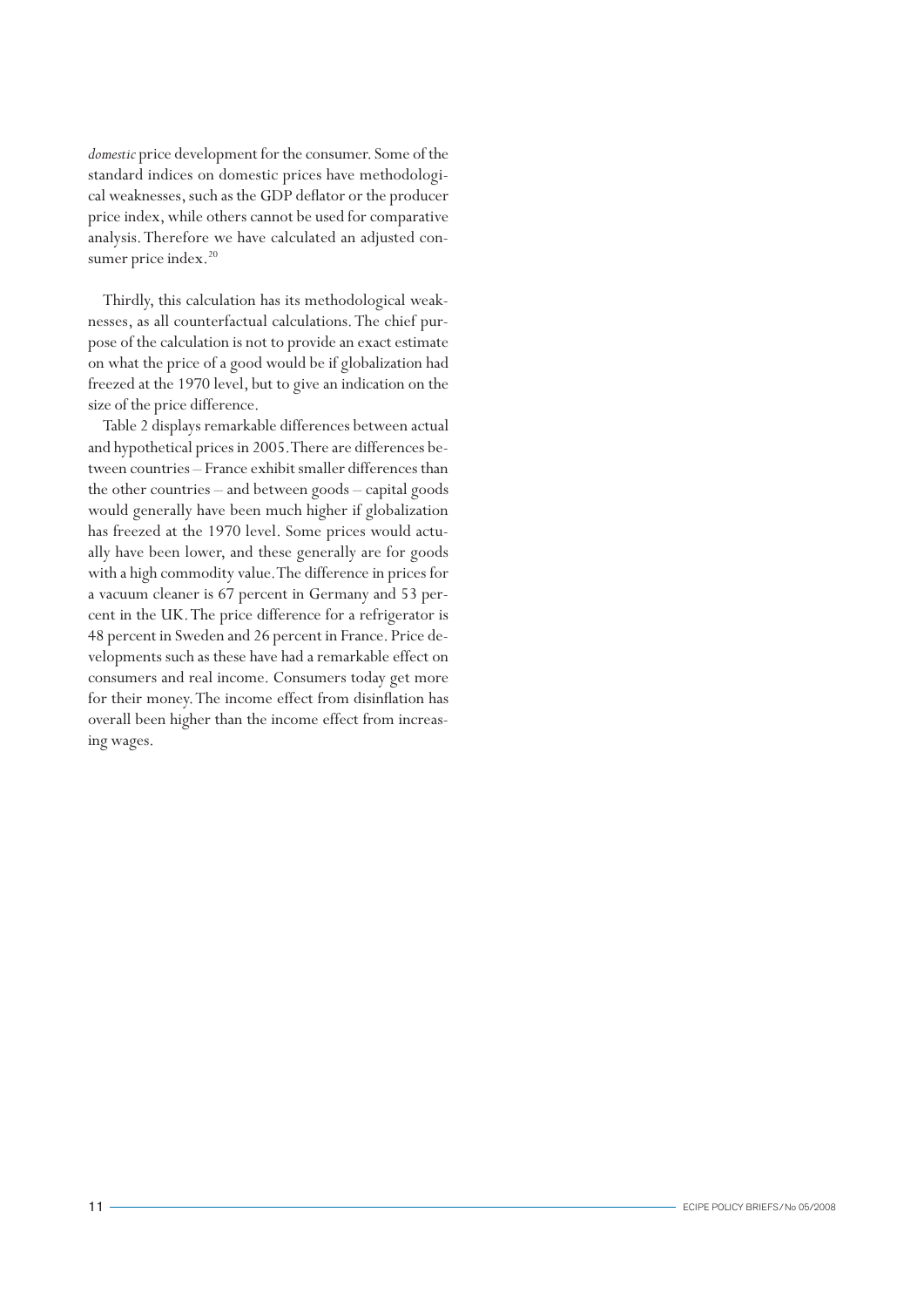# **BIBLIOGRAPHY**

- Backhaus, Michael von, Gaugele, Jochen & Kellner, Bernhard, 2008, "Ein Nokia-Handy kommt mir nicht mehr ins Haus!" in *Bild am Sonntag*, January 19, 2008. Accessed at http://www.bild.de/BILD/ news/politik/2008/01/20/beck-interview/nokiahandy,geo=3527996.html
- Berman, E., Bound, J. and Griliches, Z. (1994), "Changes in the demand for skilled labor within US manufacturing: Evidence from the annual survey of manufactures", *Quarterly Journal of Economics*, May, pp. 367-397
- Bhagwati, Jagdish & Kosters, Marvin (eds), 1994, *Trade and wages: Leveling wages down?* Washington, D.C.: American Enterprise Institute
- Broda, Christian & Romalis, John, 2008, *Inequality and prices: Does China benefit the poor in America?* Mimeo. University of Chicago
- Economic Policy Institute, 2003, *NAFTA-related job losses have piled up since 1993*. Economic Snapshots, December 10, 2003. Accessed at http:// www.epi.org/content.cfm/webfeatures\_snapshots\_ archive\_12102003
- Erixon, Fredrik & Lewander, Mårten, 2005, Out*sourcingens möjligheter*. Timbro Briefing Papers No. 05/2005. Stockholm: Timbro
- Erixon, Fredrik, Freytag, Andreas & Pehnelt, Gernot, 2007, *The Rome treaty at 50*. ECIPE Policy Brief 04/2007. Brussels: European Centre for International Political Economy
- Feenstra, Robert & Hanson, Gordon, 1999, "Productivity measurement and the impact of trade and technology on wages: Estimates for the U S, 1972- 1990" *Quarterly Journal of Economics*, August, vol. 114, pp 907-940
- Fortune Magazine, 2007, Fortune Global 500. Accessed at http://money.cnn.com/magazines/fortune/global500/2007/full\_list/index.html
- Goldin, C & Katz, L, 2007, *Long run changes in the U S wages structure: Narrowing, widening and polarizing*. NBER working paper 13568. Boston: NBER
- International Herald Tribune, 2005, Electrolux to

shut Nuremberg plant. December 12, 2005. Accessed at http://www.iht.com/articles/2005/12/12/ news/labor.php

- Irwin, Douglas, 2002, *Free trade under fire*. New Jersey: Princeton University Press
- • Krugman, Paul, 1997, *Pop internationalism*. Cambridge, MA: The MIT Press
- Lawrence, Robert, 2008, *Blue-collar blues: Is trade to blame for rising US income inequality?* Washington, DC: Peterson Institute for International Economics.
- Pehnelt, Gernot, 2007, *Globalization and inflation in OECD countries*. ECIPE Working Paper 04/2007. Brussels: European Centre for International Political Economy
- Reynolds, Alan, 2007, *Has U S income inequality really increased?* Policy Analysis No. 586. Washington, DC: Cato Institute
- Rogoff, Kenneth, 2003, "Disinflation: An unsung benefit of globalization?" *Finance &Development*, December 2003.
- Sullivan, Daniel, 1997, *Trends in real wage growth*. Chicago Fed Letter, March 1997
- UNCTAD, 2007, *World Investment Report 2007*. New York and Geneva: United Nations

# Databases

- European Commission, EUROSTAT, Economy and Finance database (Prices)
- http://epp.eurostat.ec.europa.eu/portal/page?\_p ageid=1090,30070682,1090\_33076576&\_ dad=portal&\_schema=PORTAL
- ILO Bureau of Statistics, LABORSTA Internet database. http://laborsta.ilo.org/
- International Monetary Fund (IMF), World Economic Outlook (WEO) databases. http://www.imf.org/ external/ns/cs.aspx?id=28
- OECD, SourceOECD online database, Main Economic Indicators (MEI) obtained in the Price and Purchasing Power database and the Labor database. http://stats.oecd.org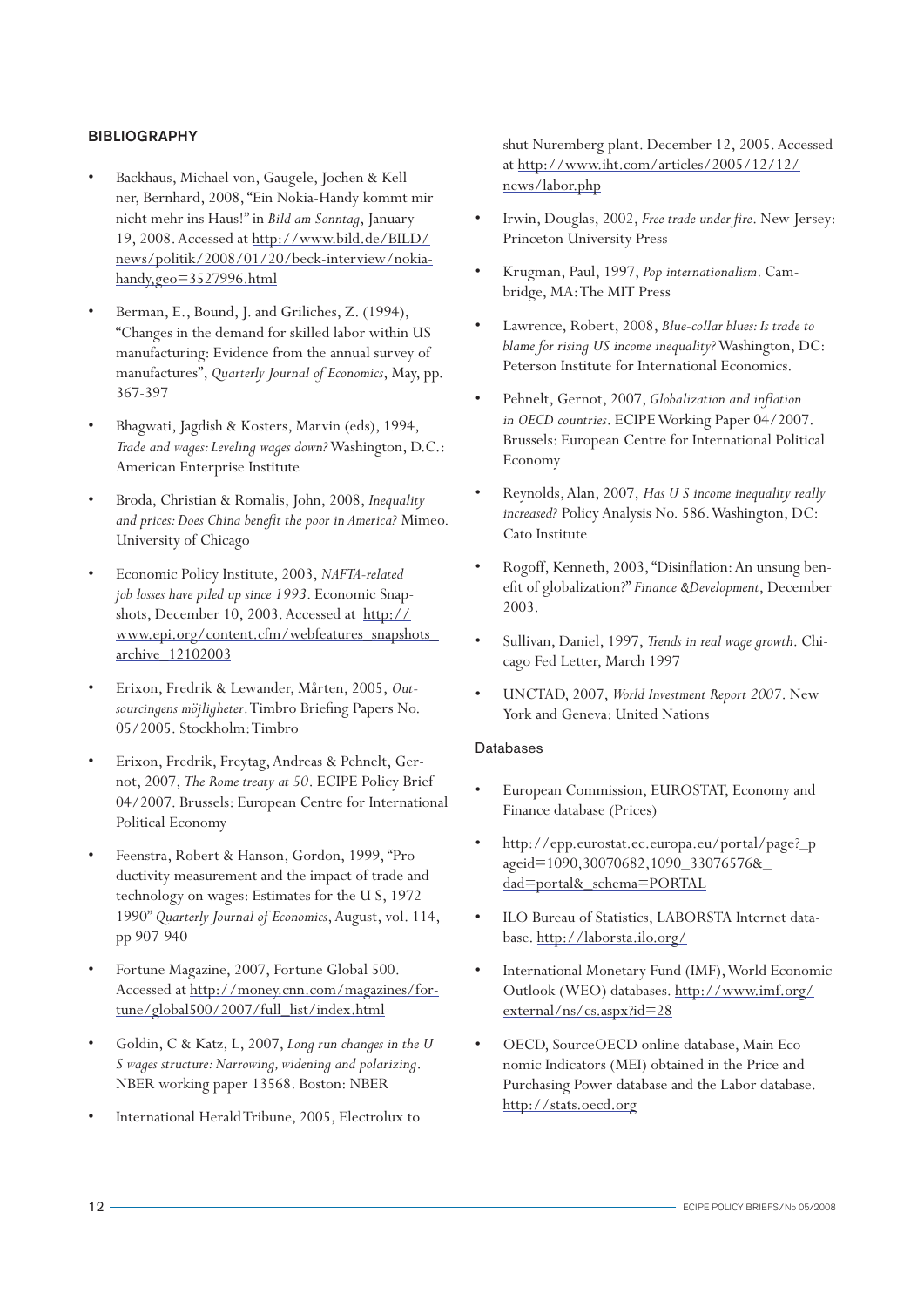- World Bank, World Development Indicators (WDI) online database. https://publications.worldbank.org/ register/WDI?return%5furl=%2fextop%2fsubscripti ons%2fWDI%2f
- United Nations Common Database (UNCDB). http://unstats.un.org/unsd/cdb/cdb\_help/cdb\_ quick\_start.asp

# FOOTNOTES

- 1. This paper was presented at a seminar at Electrolux's headquarters in Stockholm during the annual meeting of the International Chamber of Commerce (ICC). Financial support from the ICC-CN70 Foundation and Electrolux is gratefully acknowledged. Erik van der Marel and Pierre-Olivier Legault Tremblay have provided excellent research assistance for this paper.
- 2. Krugman (1997).
- 3. The companies in the top-50 league in 2007 were Toyota Motor, Honda Motor, Nippon Telegraph & Telephone, and Nissan Motor. For the full ranking, see Fortune (2007).
- 4. Data retrieved from the US Bureau of Economic Analysis and the US Bureau of Labor Statistics.
- 5. Backhaus et al (2008).
- 6. International Herald Tribune (2005).
- 7. UNCTAD (2007).
- 8. EPI (2003).
- 9. For references to these studies, see Irwin (2002), chapter 3.
- 10. Berman et al (1994); Lawrence (2008).
- 11. See Bhagwati & Kosters (1994); Feenstra & Hanson (1999); Goldin & Katz (2007); Lawrence (2008).
- 12. Reynolds (2007).
- 13. See Lawrence (2008).
- 14. Rogoff (2003). See also Pehnelt (2007) for a thorough discussion on globalization and inflation.
- 15. See Lawrence (2008) and Sullivan (1997).
- 16. Broda & Romalis (2008).
- 17. Own calculations using specific price data from Eurostat and hourly earnings data from the OECD.
- 18. Erixon & Lewander (2005).
- 19. The list of goods chosen in 2005 can be retrieved from the author.
- 20. The adjusted CPI is the CPI cleaned from import. Stan-

dard, annual CPI's have been cleaned by using the annual import value index from the OECD for each country, adjusted for the import penetration.